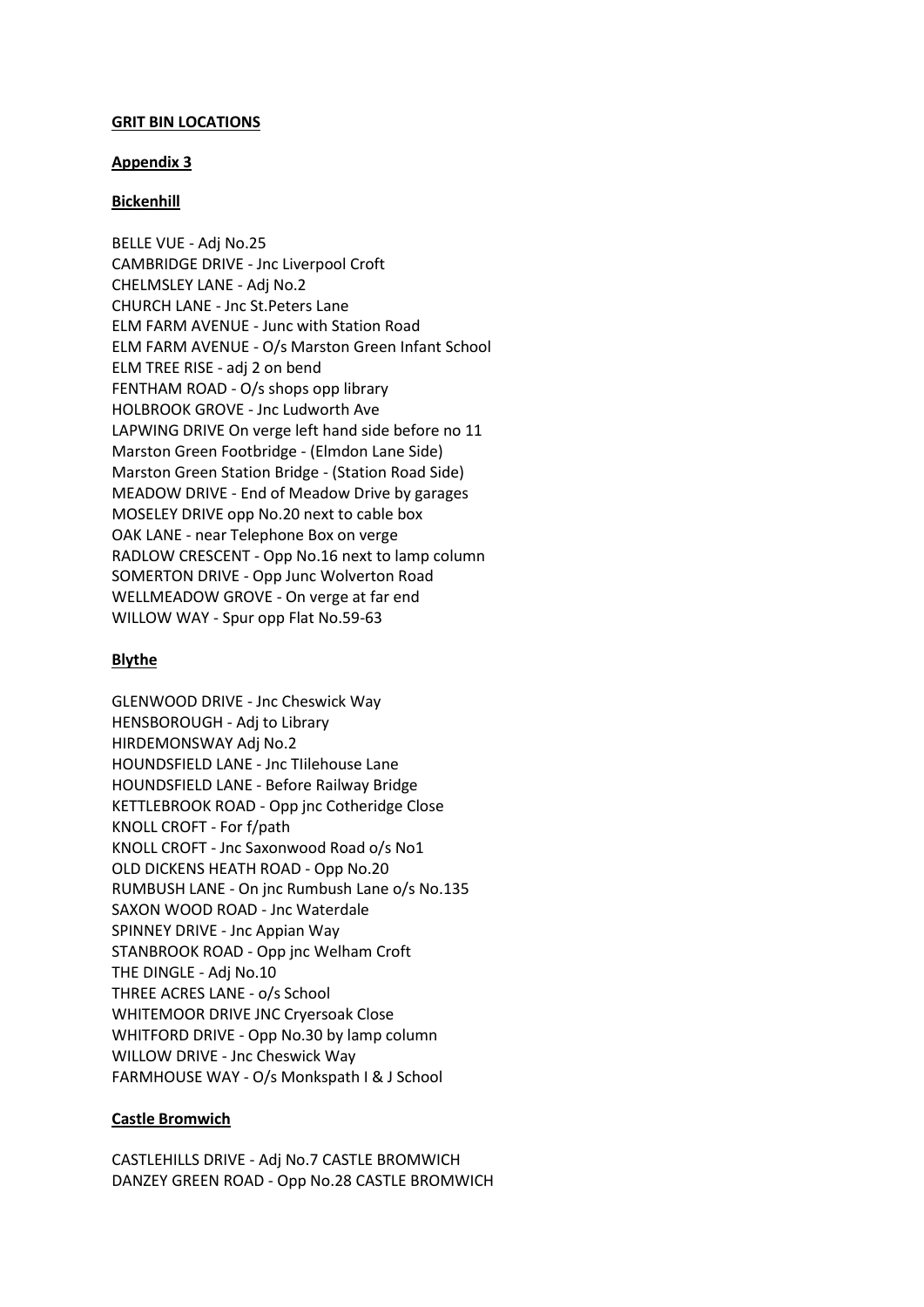DANZEY GREEN ROAD -o/s No.44 CASTLE BROMWICH HURST LANE NORTH - Jnc Chester Road CASTLE BROMWICH LANGWOOD COURT - Adj to Flat 45 - 50 CASTLE BROMWICH LISTELOW CLOSE - o/s No.1 CASTLE BROMWICH PARK HALL CRESCENT - Adj No.2 Beechcroft Road CASTLE BROMWICH SOUTHFIELD AVENUE - o/s school CASTLE BROMWICH WHITTLEFORD GROVE - O/s No.39 Next to L/post CASTLE BROMWICH

# **Chelmsley Wood**

ALDER DRIVE - o/s 35 by hedge CLOPTON CRESCENT - Jnc Newby Grove CORNFIELD CROFT - Rear of 142 Yorkminister Drive DERBY DRIVE - End of cul de sac for steep f/path LARCH CROFT - Opp No.18 LARCH CROFT- Side of WoodbrookHouse LUMLEY GROVE - Opp No.67 MARLENE CROFT - O/s Coleshill Heath School RYECLOSE CROFT - On Footpath In front of No.2 WATERSON CROFT - Opp No.21 WOODBINE WALK - At Entrance to subway

### **Dorridge and Hockley Heath**

BECONSFIELD CLOSE - On end of f/path o/s No.23 GARDEN CLOSE - O/s No.12 MILL POOL LANE - Right hand side before bend MOORFIELD AVE - OPP No.27 entrance toJ & I School WIDNEY CLOSE - O/s Bentley Heath CofE J & I School ARDEN ROAD - Opp No.1 HAWKSHEAD DRIVE - Opp exit to 19 ROTHERHAMS OAK - Junc with School Road SCHOOL ROAD - Junc with Tinkers Lane STATION APPROACH - Dorridge o/s Bank

### **Elmdon**

BANBROOK CLOSE - Jnc Thelsford Way CHARINGWORTH ROAD - Jnc Windsor Drive o/s No.2 COPPICE ROAD - O/s Coppice Junior SchoolL COVENTRY RD S/R - OPP No.2511 on grass COVENTRY RD SERVICE RD - Adj No.2533 EDEN ROAD - O/S No.116 EDEN ROAD - Jnc Walford Road adj No.2 EDEN ROAD - O/s 65 FALLOWFIELD ROAD - O/s Valley Infant School GAYDON ROAD - O/s Church Centre HATCHFORD BROOK ROAD - Junc with Old Lode Lane KITWOOD DRIVE - O/s Damson Wood Infant School LANGLEY RISE - O/s 4/6 MAYSWOOD RD/JNC COPHAMS CLOSE- On Green Opp No.33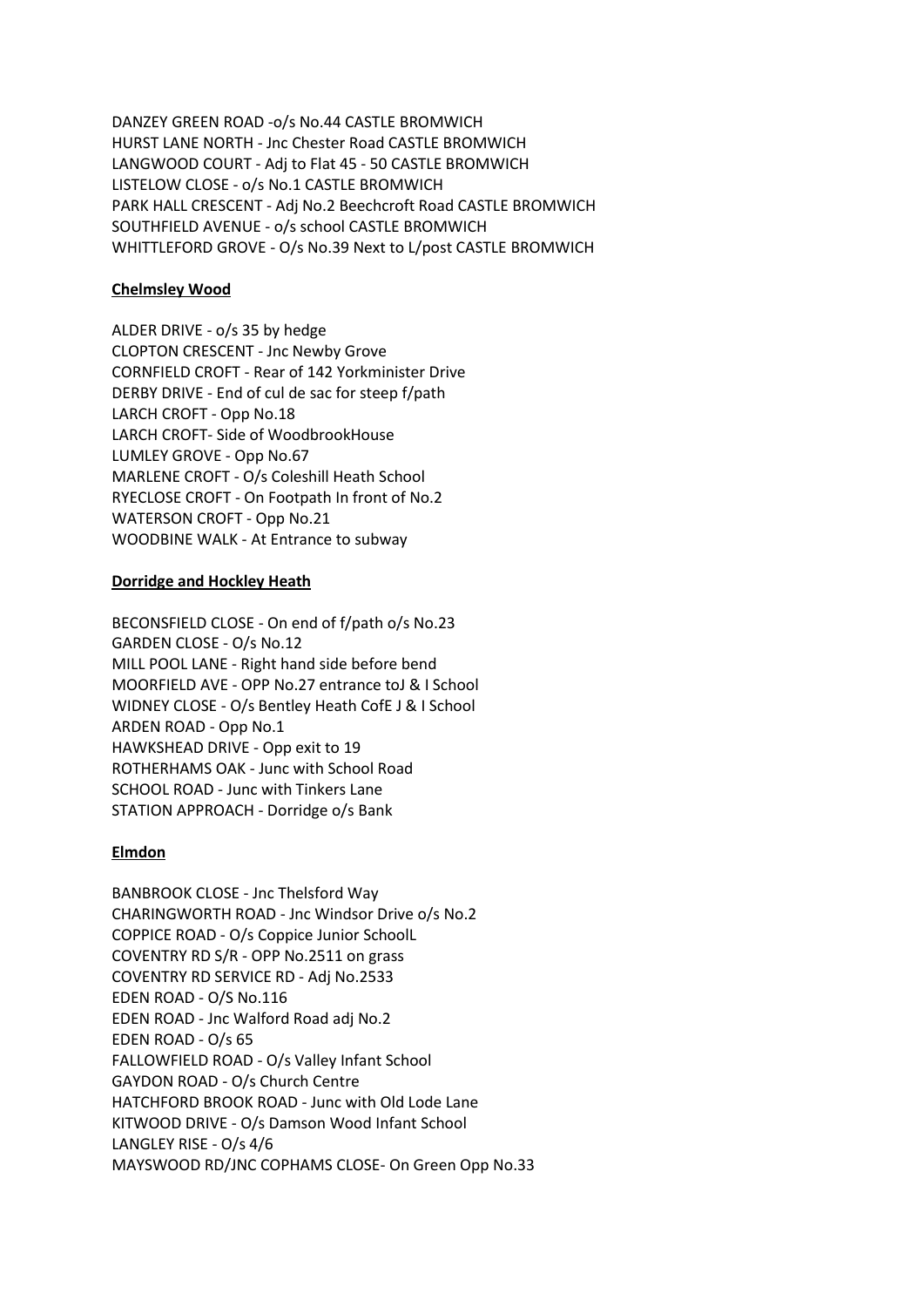ODENSIL GREEN - Entrance to Footpath STOCKWELL RISE - O/s Damsonwood Infant School TANHOUSE FARM ROAD - Junc with Old Lode Lane VICTOR ROAD - end of cul de sac by lamp column VICTOR ROAD RBT - On Green

## **Kingshurst and Fordbridge**

GILSON WAY - O/s Kingshurst I & J School GRANTLEY DRIVE - Opp No.15 KEW CLOSE - O/s Archbishop Grimshaw Comp School KINGSHURST WAY - O/s Yorkswood I & J School LARK MEADOW DRIVE - Jnc Foxglove Crescent adj No.36 YORKLEA CROFT O/S Hatchford Primary School BANNERLEA ROAD - Nr Foxwood Grove CONWAY ROAD - Between Nos.232 - 234 EILEEN GARDENS -adj No.21 HILLSIDE DRIVE - side of No.6 by l/column

# **Knowle**

ABBOTS CLOSE - O/s No.60 BARSTON LANE - Jnc Henwood Lane CHANTRY HEATH CRESCENT - Adj No.21 CHANTRY HEATH CRESCENTt - Jnc Alveston Grove COPT HEATH DRIVE - by L/Post opp Whiteslade Close HOLLAND AVENUE - ADJ No 31 Wychwood Avenue KIXLEY LANE Entrance to Knowle Primary School LANDOR ROAD - Adj No.6 LANGFIELD ROAD - Junc with Barnbrook Road MIDDLEFIELD AVENUE - Jnc Hertford Way NEWTON ROAD - On corner by flats 79/81 OLDWAY DRIVE - Opp No.15 by l/post STARBOLD CRESCENT - opp 88 STATION ROAD - O/s Barclays Bank

# **Lyndon**

CHAPEL FIELDS ROAD - Adj No.95 Lyndon Road LYNDON DENE COURT RD - Jnc Greyfort Crescent LYNDON DOVECOTE CLOSE - Jnc Dovehouse Lane LYNDON HARDWICK ROAD - Jnc Shalford Road LYNDON HOBS MOAT RD - S/ Road Adj No. 85 by phone box LYNDON KIMBERLEY ROAD - O/s No.100 LYNDON LYNDON ROAD - O/s shops LYNDON LYNDON ROAD - Adj No.33 at Junc Bartley Close LYNDON LYNDON ROAD - Jnc Coverdale Road LYNDON MARCOT ROAD - adj No.1 jnc Wagon lane LYNDON ROCK GROVE - Adj No.1 LYNDON RODNEY ROAD - O/S Ulverley School LYNDON WENTWORTH ROAD - Hammerhead Adj No.27 LYNDON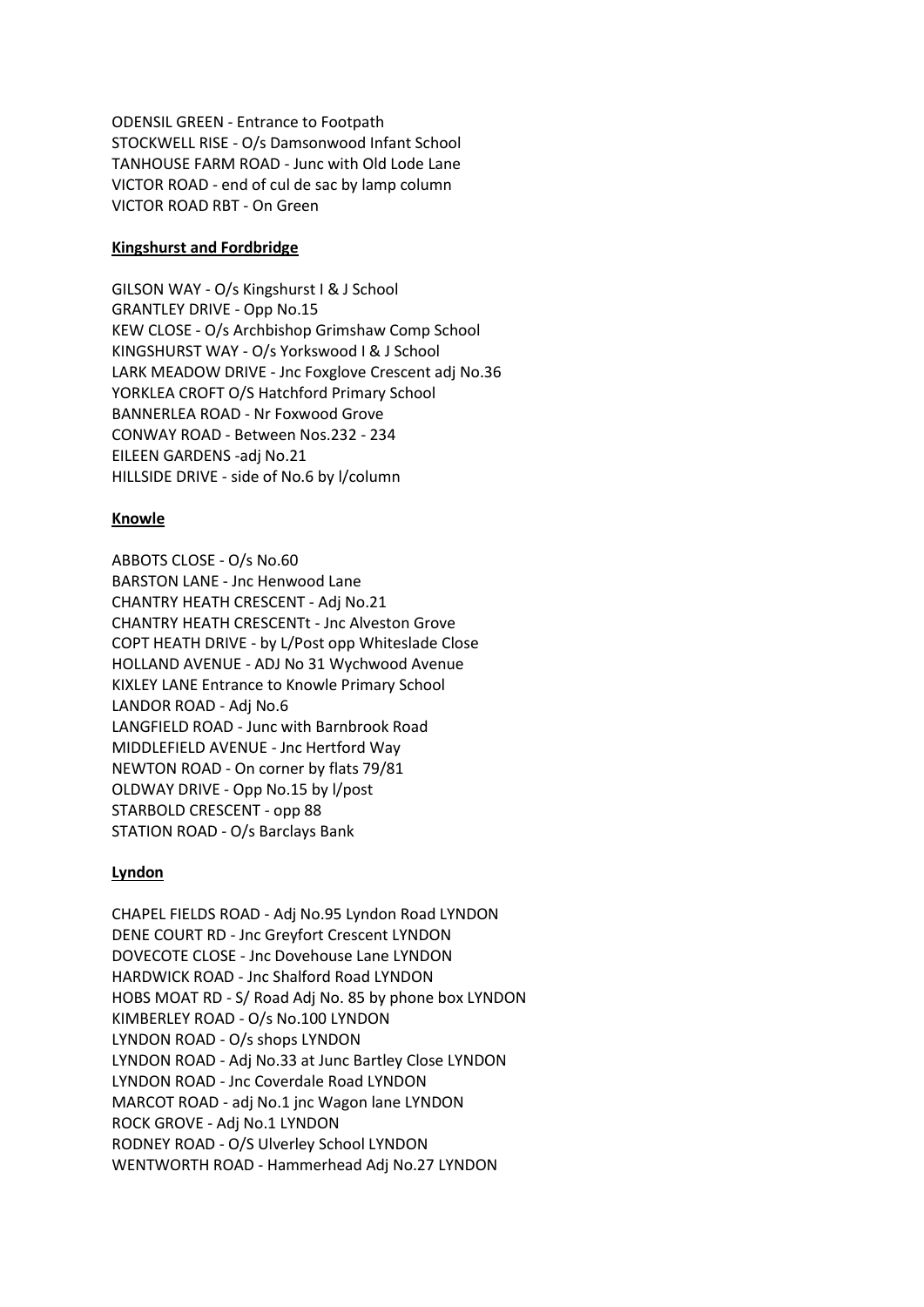WINDRUSH CLOSE - O/s St.Andrews RC Primary School LYNDON

### **Meriden**

ALSPATH ROAD - Adj to Hall ALSPATH ROAD LOOP - Adj No.15 ASBURY ROAD - O/s Balsall Comon Primary School BIRMINGHAM ROAD - In front of No.15 BONNEVILLE CLOSE - Junc with Birmingham Road CHURCH LANE - Junc with Birmingham Road CHURCH LANE -side of school EAVES GREEN LANE JNC OLD ROAD - Adj to 221 EAVES GREEN LN JNC LODGE GREEN LN Adj Fairfield FAIRFIELD RISE JNC MAIN ROAD FERNDALE RD - Next to disabled bay by No.9 FERNDALE ROAD - Junc with Needlers End Lane FERNHILL LANE - O/s Fernhill Cottage FROG LANE - Junc with Holly Lane GLOVERS CLOSE JNC MAIN ROAD GROVEFIELD CRESCENT - Junc with Hallmeadow Road HUDDESFORD DRIVE -opp No.1 JAMES DAWSON DRIVE - Junc with Birmingham Road LEYS LANE JNC MAIN ROAD - Adj No.107 POUND CLOSE - o/s 6 RIDDINGS HILL - Junc with Hallmeadow Road RIDDINGS HILL - Opp Junc of Watson Way SHENSTONE DRIVE - Nr jnc Balsall Street STATION ROAD - O/s No.299 A BANK STATION ROAD - Outside The Railway STONETON CRESCENT - Junc with Tidmarsh Close STRAWBERRY FIELDS - Adj No. 37 THE GREEN Service Road - In front of No.41 WALSH LANE - jnc Eaves Green Lane WATERFALL CLOSE -opp 2 WHICHCOTE AVENUE - Junc with Leys Lane

### **Olton**

BROOKVALE ROAD - Adj No.84 by bridge CHADWELL DRIVE - Opp Scorers Close GRESWOLDE ROAD - Adj No.5 jnc Bryanston Road GRESWOLDE ROAD - O/s Oak Cottage Primary School GRESWOLDE ROAD ACCESS Spur - on grass triangle MASONS WAY - Adj No.107 MERESIDE WAY Spur - opp 249 nxt to cabinet box MICKLETON ROAD - Opp No.30 MONASTRY DRIVE - Opp No.54 RADDINGTON DRIVE - Opp No.9 RICHMOND ROAD - O/s shops ST BERNARDS ROAD - O/s Langley J & I School ST FRANCIS AVENUE - Adj No.2 Doveridge Close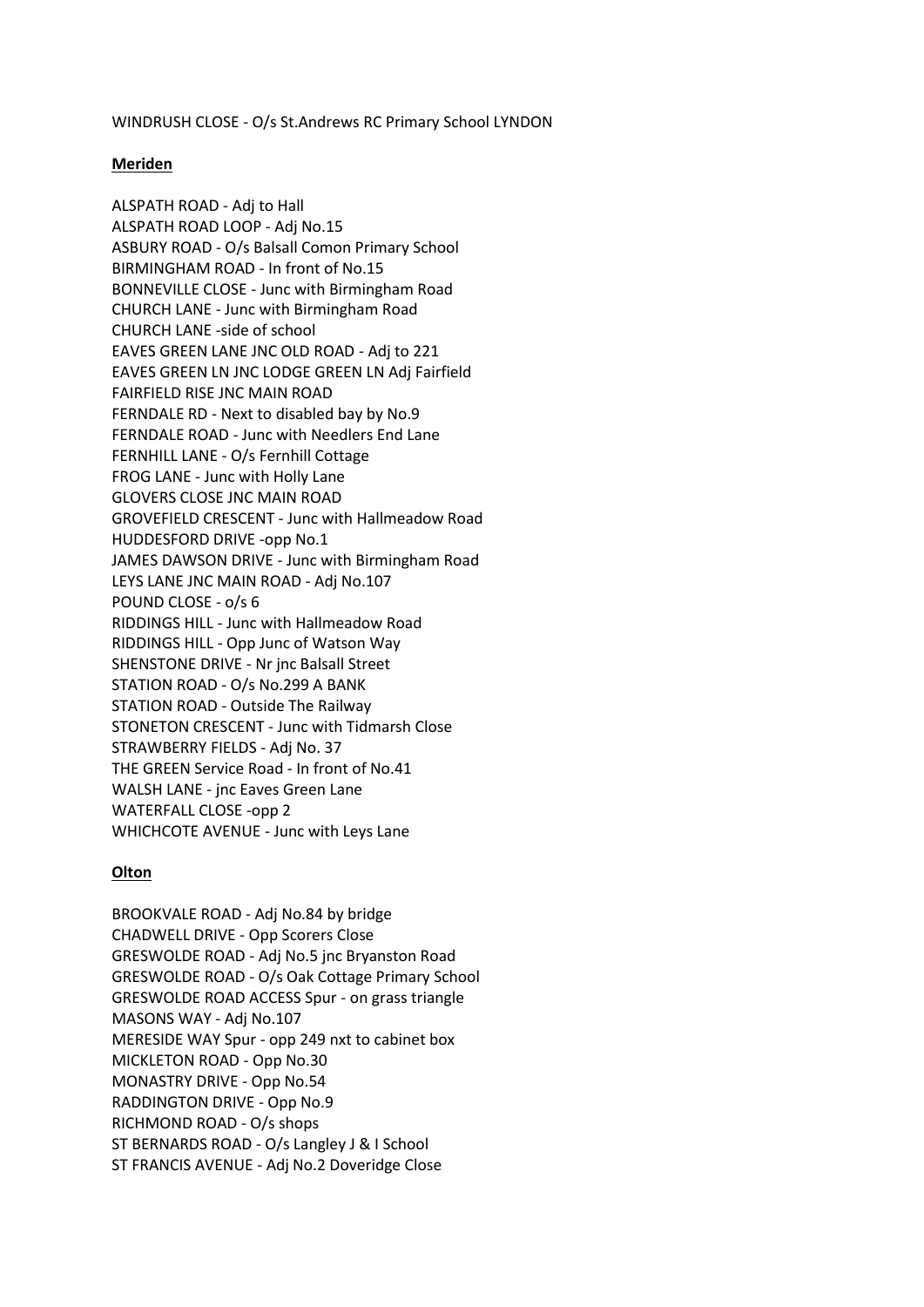ULVERLEY CRESCENT - Jnc Ulverley Green Rd WARWICK GROVE - Next to No.1 on grass WELLINGTON GROVE - Opp No.6 On grass island WESTHILL CLOSE - O/s No.1 WOODSHIRES ROAD - opp No.8 near verge WROXALL ROAD - Between No.15 & 17

# **Shirley East**

EASTCOTE CLOSE - O/s Blossomfield Infant School ELIZABETH GROVE - o/s Elizabeth House ELIZABETH GROVE - o/s No.12 MOORLANDS DRIVE - Opp Fieldon Close

### **Shirley South**

CLIFTON CRESCENT - O/s Widney Junior School COOMBE ROAD - O/s Shirley Heath Junior School DRAYTON ROAD - Opp Drayton House HASLUCKS GREEN ROAD - Jnc Sansome Road HUNSCOTE CLOSE - Jnc Haslucks Green Road MADAMS HILL ROAD - Opp No.1 NEVILLE ROAD Spur - Opp No.81 NORTHLAND ROAD - O/s Cranmore Infant School RAVENSWOOD DRIVE - On fpath/grass by No.23 STAPENHALL ROAD - Jnc Kerswell Drive WOODLOES ROAD - Entrance to path opp No.49

### **Shirley West**

COLEBROOK ROAD -near shops by fence COTON GROVE - Adj No.20 COTON GROVE - o/s No.47 DELRENE ROAD - Jnc Dunard Road HALIFAX ROAD - O/s St James Junior School HASLUCKS GREEN ROAD - Jnc Newborough Road MAPPLEBOROUGH ROAD - Adj No.46 MAPPLEBOROUGH ROAD - o/s 1 MIDDLETON ROAD - Adj No.88 MOUNTFORD ROAD - Adj No.16 MYTON DRIVE - Adj No.94 & 96 NAVENBY CLOSE - Jnc Pear Tree Crescent NETHERCOTE GARDENS - Junc with Priory Road PETERBROOK ROAD - on cul de sac by No.298 STONEFORD ROAD - O/s Haslucks Green School STRATFORD ROAD - Jnc Stanton road VELSHEDA ROAD - O/s Burman Road School WISEACRE CROFT - opp 47 WISHAW CLOSE - On Hammer Head